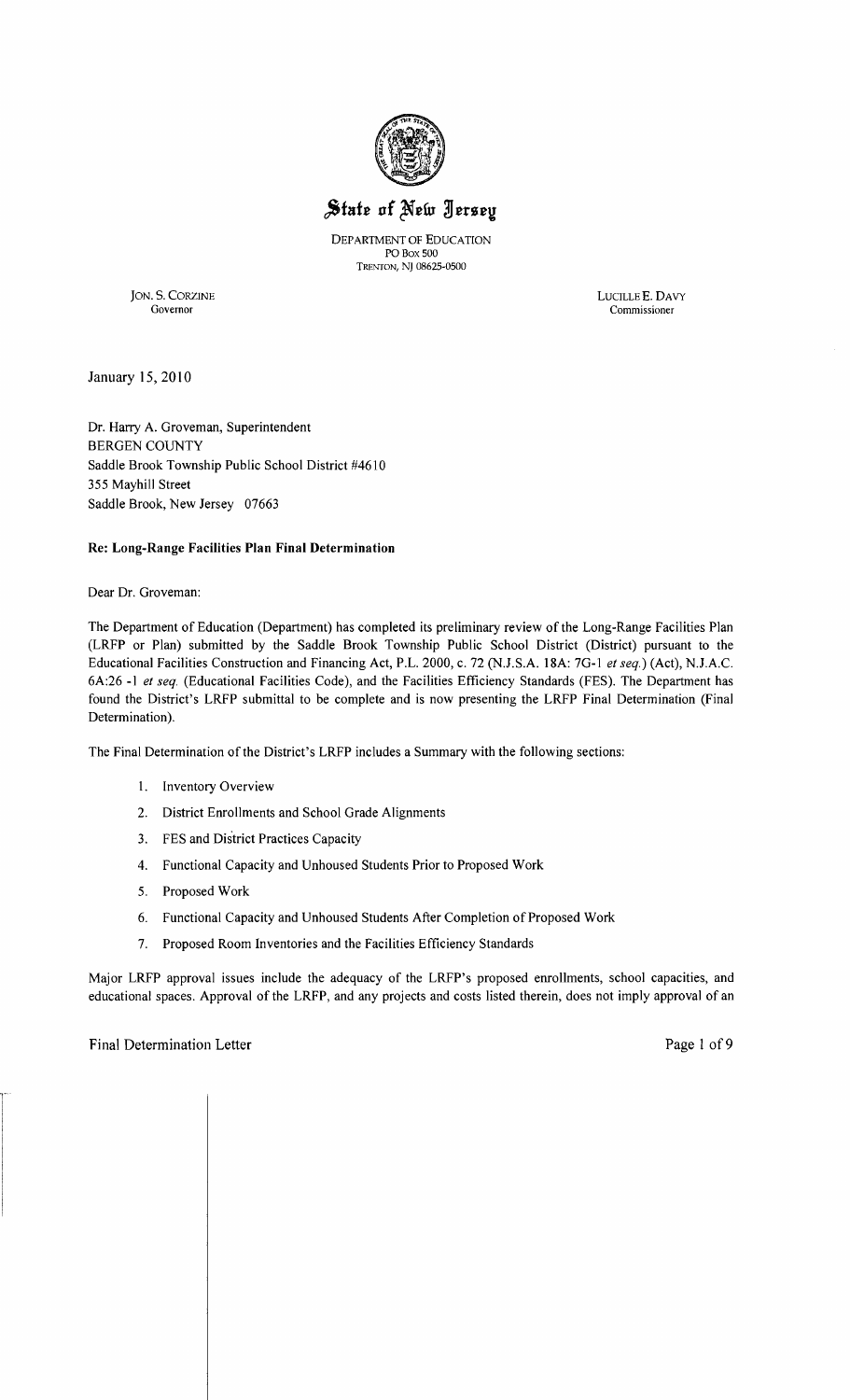individual school facilities project or its corresponding costs and eligibility for State support under the Act. Similarly, approval of the LRFP does not imply approval of portions of the Plan that are inconsistent with the Department's FES and proposed building demolition or replacement. Determination of preliminary eligible costs and final eligible costs will be made at the time of the approval of a particular school facilities project pursuant to N.J.S.A. 18A:7G-5. The District must submit a feasibility study as part of the school facilities project approval process, pursuant to N.J.S.A. 18A:7G-7b, to support proposed building demolition or replacement. The feasibility study should demonstrate that a building might pose a risk to the safety of the occupants after rehabilitation or that rehabilitation is not cost-effective.

Following the approval of the LRFP, the District may submit an amendment to the approved LRFP for Department review. Unless and until an amendment to the LRFP is submitted to and approved by the Commissioner of the Department pursuant to N.J.S.A. 18A:7G-4(c), the approved LRFP shall remain in effect. The District may proceed with the implementation of school facilities projects that are consistent with the approved LRFP whether or not the school facilities project contains square footage that may be ineligible for State support.

We trust that this document will adequately explain the Final Determination and allow the District to move forward with the initiation of projects within its LRFP. Please contact Jeanne R. Dunn at the Office of School Facilities at (609) 341-3097 with any questions or concerns that you may have.

Sincerely,

Juille Way

Lucille E. Davy Commissioner

Enclosure

c: John Hart, Chief of Staff

Dr. Aaron R. Graham, Bergen County, Executive County Superintendent Bernard E. Piaia, Director, School Facilities, Office of the Chief of Staff Susan Kutner, Director, Policy and Planning, School Facilities, Office of the Chief of Staff Jeanne R. Dunn, County Manager, School Facilities, Office of the Chief of Staff

 $\overline{1}$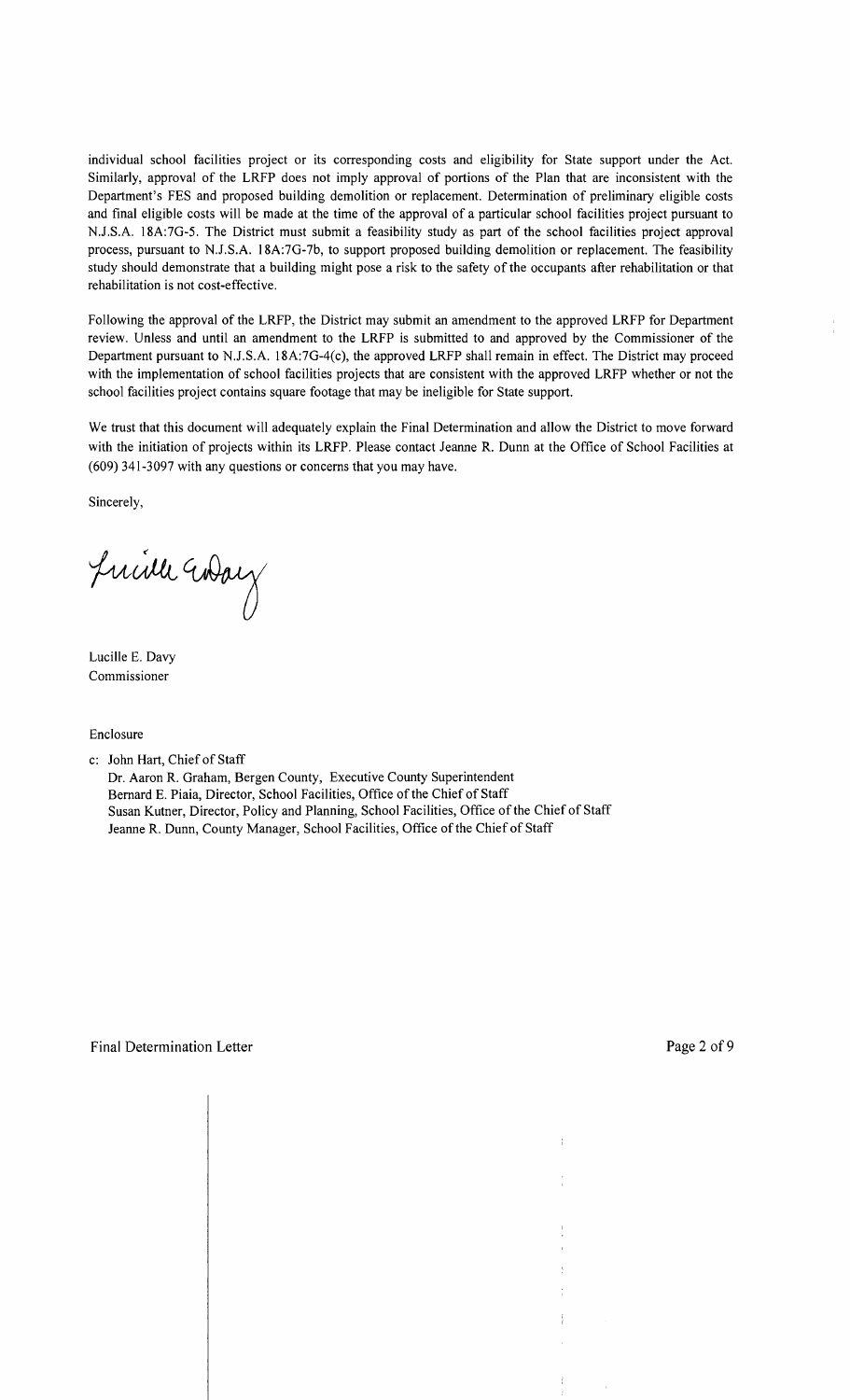#### LONG-RANGE FACILITIES PLAN

### **Final Determination Summary**

#### Saddle Brook Township Public School District

The Department of Education (Department) has completed its review of the Long-Range Facilities Plan (LRFP or Plan) submitted by the Saddle Brook Township Public School District (District) pursuant to the Educational Facilities Construction and Financing Act, P.L. 2000, *c.72* (N.J.S.A. 18A:7G-1 *et seq.*) (Act), N.J.A.C. 6A:26-1 et seq. (Educational Facilities Code), and the Facilities Efficiency Standards (FES).

This is the Department's Final Determination Summary (Summary) of the LRFP. The Summary is based on the standards set forth in the Act, the Educational Facilities Code, the FES, District entered data in the LRFP and Project Application and Tracking System (LRFP website), and District supplied supporting documentation. The Summary consists of seven sections. The referenced reports in *italic* text are standard LRFP reports available on the Department's LRFP website.

#### 1. Inventory Overview

The District provides services for students in grades SEPK, K-12. The predominant existing school grade configuration is K-Grade 6, Grades 7-12. The predominant proposed school grade configuration is K-Grade 6, Grades 7-12. The District is classified as an "Under 55" district for funding purposes.

The District identified existing and proposed schools, sites, buildings, playgrounds, playfields, and parking lots in its LRFP. The total number of existing and proposed district-owned or leased schools, sites, and buildings are listed in Table I. A detailed description of each asset can be found in the LRFP website report titled *"Site Asset Inventory Report. "* 

|                                                      | <b>Existing</b> | Proposed |
|------------------------------------------------------|-----------------|----------|
| Sites:                                               |                 |          |
| <b>Total Number of Sites</b>                         |                 |          |
| Number of Sites with no Buildings                    |                 |          |
| Number of Sites with no Instructional Buildings      |                 |          |
| <b>Schools and Buildings:</b>                        |                 |          |
| <b>Total Number of Schools</b>                       |                 |          |
| Total Number of Instructional Buildings              |                 |          |
| Total Number of Administrative and Utility Buildings |                 |          |
| <b>Total Number of Athletic Facilities</b>           |                 |          |
| <b>Total Number of Parking Facilities</b>            |                 |          |
| Total Number of Temporary Facilities                 |                 |          |

#### Table 1: Inventory Summary

As directed by the Department, incomplete school facilities projects that have project approval from the Department are represented as "existing" in the Plan. District schools with incomplete approved projects that include new construction or the reconfiguration of existing program space are as follows: n/a.

 $\overline{1}$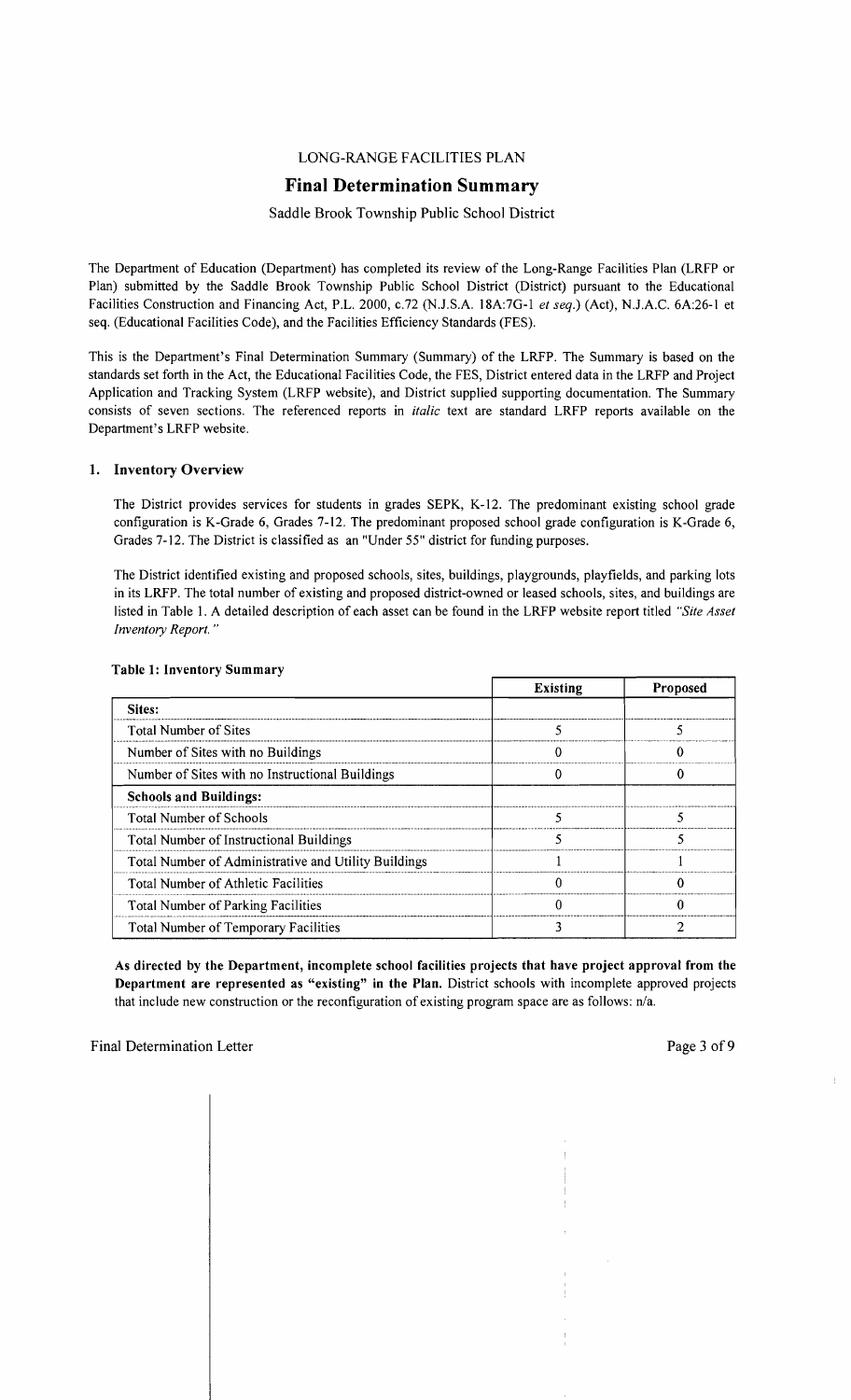Major conclusions are as follows:

- The District is proposing to maintain the existing number of District-owned or leased sites.
- The District is proposing to maintain the existing number of District-owned or operated schools.
- The District is proposing to decrease the existing number of District-owned or leased instructional buildings. The District is proposing to maintain the existing number of District-owned or leased noninstructional buildings.

FINDINGS The Department has determined that the proposed inventory is adequate for review of the District's LRFP. However, the LRFP determination does not imply approval of an individual school facilities project listed within the LRFP. The District must submit individual project applications for project approval. If building demolition or replacement is proposed, the District must submit a feasibility study, pursuant to N.J.S.A. 18A:7G-7b, as part of the application for the specific school facilities project.

#### 2. District Enrollments and School Grade Alignments

The District determined the number of students, or "proposed enrollments," to be accommodated in the LRFP on a district-wide basis and in each school. The District's existing and proposed enrollments and the cohortsurvival projection provided by the Department on the LRFP website are listed in Table 2. Detailed information can be found in the LRFP website report titled *"Enrollment Projection Detail.* " Existing and proposed school enrollments and grade alignments can be found in the report titled *"Enrollment and School Grade Alignment. "* 

|                             | <b>Actual Enrollments</b><br>2007-2008 | <b>District Proposed</b><br><b>Enrollments</b> | <b>Department's LRFP</b><br><b>Website Projection</b> |  |
|-----------------------------|----------------------------------------|------------------------------------------------|-------------------------------------------------------|--|
| Grades K-12:                |                                        |                                                |                                                       |  |
| Grades K-5, including SCSE  | 720                                    | 772                                            | 788                                                   |  |
| Grades 6-8, including SCSE  | 454                                    | 490                                            | 487                                                   |  |
| Grades 9-12, including SCSE | 523                                    | 543                                            | 543                                                   |  |
| Totals K-12                 | 1,697                                  | 1,805                                          | 1,818                                                 |  |
| Pre-Kindergarten:           |                                        |                                                |                                                       |  |
| Pre-Kindergarten, Age 3     | O                                      |                                                | Ω                                                     |  |
| Pre-Kindergarten, Age 4     | 0                                      |                                                | O                                                     |  |
| Pre-Kindergarten, SCSE      | h                                      | 17                                             | 17                                                    |  |

#### Table 2: Enrollment Comparison

*"SCSE"* = *Self-Contained Special Education* 

Major conclusions are as follows:

 $\mathbf{I}$ 

- The District did not elect to use the Department's LRFP website projection. Supporting documentation was submitted to the Department as required to justify the proposed enrollments.
- The District is planning for increasing enrollments.
- The District is not an ECPA (Early Childhood Program Aid) District.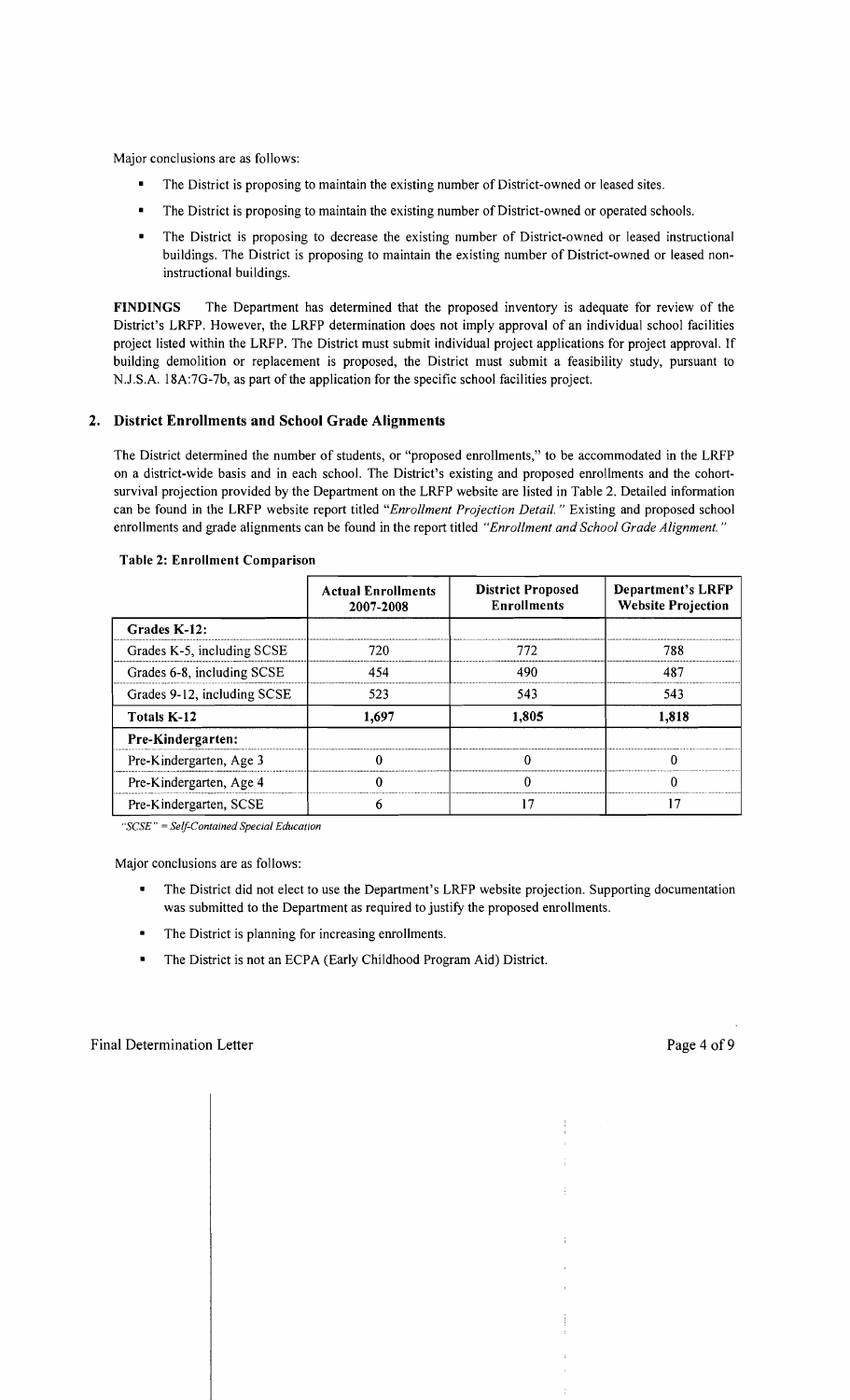FINDINGS The Department has determined that the District's proposed enrollments are supportable for review of the District's LRFP. The Department will require a current enrollment projection at the time an application for a school facilities project is submitted incorporating the District's most recent Fall Enrollment Report in order to verify that the LRFP's planned capacity is appropriate for the updated enrollments.

#### 3. FES and District Practices Capacity

The proposed room inventories for each school were analyzed to determine whether the LRFP provides adequate capacity for the proposed enrollments. Two capacity calculation methods, called *"FES Capacity"* and *"District Practices Capacity,* " were used to assess existing and proposed school capacity in accordance with the FES and District program delivery practices. A third capacity calculation, called *"Functional Capacity, "*  determines Unhoused Students and potential State support for school facilities projects. Functional Capacity is analyzed in Section 5 of this Summary.

- *FES Capacity* only assigns capacity to pre-kindergarten *(if district-owned or operated),* kindergarten, general, and self-contained special education classrooms. No other room types are considered to be capacity-generating. Class size is based on the FES and is prorated for classrooms that are sized smaller than FES classrooms. FES Capacity is most accurate for elementary schools, or schools with non-departmentalized programs, in which instruction is "homeroom" based. This capacity calculation may also be accurate for middle schools depending upon the program structure. However, this method usually significantly understates available high school capacity since specialized spaces that are typically provided in lieu of general classrooms are not included in the capacity calculations.
- *District Practices Capacity* allows the District to include specialized room types in the capacity calculations and adjust class size to reflect actual practices. This calculation is used to review capacity and enrollment coordination in middle and high schools.

A capacity utilization factor in accordance with the FES is included in both capacity calculations. A 90% capacity utilization rate is applied to classrooms serving grades K-8. An 85% capacity utilization rate is applied to classrooms serving grades 9-12. No capacity utilization factor is applied to preschool classrooms.

Table 3 provides a summary of existing and proposed district-wide capacities. Detailed information can be found in the LRFP website report titled *"FES and District Practices Capacity. "* 

|                                          | <b>Total FES Capacity</b> | <b>Total District Practices Capacity</b> |
|------------------------------------------|---------------------------|------------------------------------------|
| (A) Proposed Enrollments                 | 1.822                     | 1822                                     |
| (B) Existing Capacity                    | 1.421                     | 1.861                                    |
| *Existing Capacity Status (B)-(A)        | -401                      | 39                                       |
| (C) Proposed Capacity                    | 1.421                     | 1.861                                    |
| <i>*Proposed Capacity Status (C)-(A)</i> | -40 i                     | 39                                       |

#### Table 3: FES and District Practices Capacity Summary

\* *Positive numbers signifY surplus capacity; negative numbers signifY inadequate capacity. Negative values for District Practices capacity are acceptable ijproposed enrollments do not exceed 100% capacity utilization.* 

Major conclusions are as follows:

 $\overline{\phantom{a}}$ 

• The District has appropriately coordinated proposed school capacities and enrollments in the LRFP.

A.  $\pm$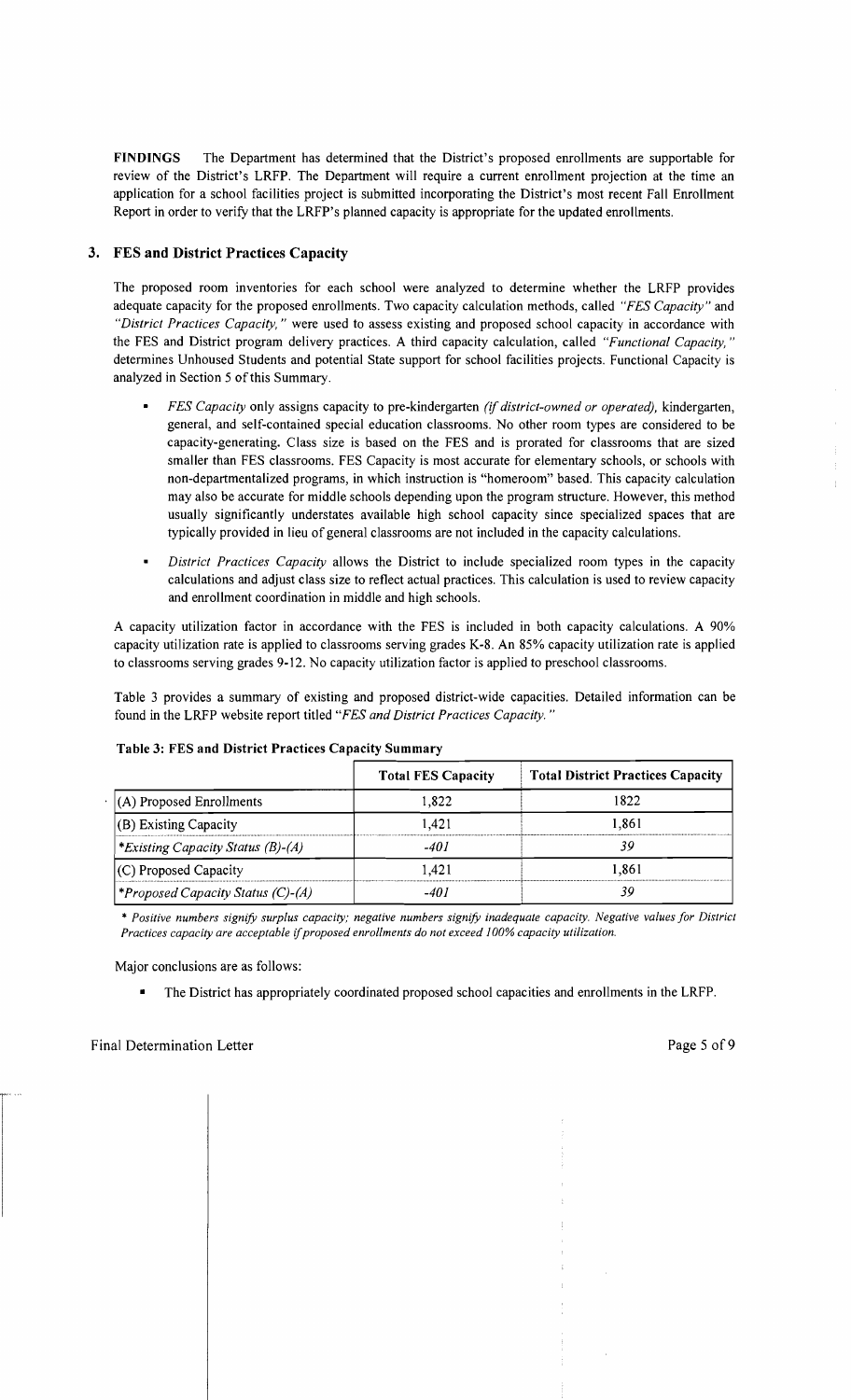Adequate justification has been provided by the District if capacity for a school deviates from the proposed enrollments by more than 5%.

**FINDINGS** The Department has determined that the proposed District capacity, in accordance with the proposed enrollments, is adequate for review of the District's LRFP. The Department will require a current enrollment projection at the time an application for a school facilities project is submitted, incorporating the District's most recent Fall Enrollment Report, in order to verify that the LRFP's planned capacity meets the District's updated enrollments.

#### **4. Functional Capacity and Unhoused Students Prior to Proposed Work**

*Functional Capacity* was calculated and compared to the proposed enrollments to provide a preliminary estimate of Unhoused Students and new construction funding eligibility. Functional Capacity is the adjusted gross square footage of a school building *(total gross square feet minus excluded space)* divided by the minimum area allowance per Full-time Equivalent student for the grade level contained therein. Unhoused Students is the number of students projected to be enrolled in the District that exceeds the Functional Capacity of the District's schools pursuant to N.J.A.C. 6A:26-2.2(c).

*"Excluded Square Feet"* in the LRFP Functional Capacity calculation includes (1) square footage exceeding the FES for any pre-kindergarten, kindergarten, general education, or self-contained special education classroom; (2) grossing factor square footage *(corridors, stairs, mechanical rooms, etc.)* that exceeds the FES allowance, and (3) square feet proposed to be demolished or discontinued from use. Excluded square feet may be revised during the review process for individual school facilities projects.

Table 4 provides a preliminary assessment of Functional Capacity, Unhoused Students, and Estimated Maximum Approved Area for the various grade groups in accordance with the FES. Detailed information concerning the calculation and preliminary excluded square feet can be found in the LRFP website reports titled *"Functional Capacity and Unhoused Students"* and *"Functional Capacity Excluded Square Feet. "* 

|                      |            | В          |                 |                |                          |
|----------------------|------------|------------|-----------------|----------------|--------------------------|
|                      |            | Estimated  |                 | D              | $E = C \times D$         |
|                      | A          | Existing   | $C = A - B$     | Area           | <b>Estimated Maximum</b> |
|                      | Proposed   | Functional | Unhoused        | Allowance      | Approved Area for        |
|                      | Enrollment | Capacity   | <b>Students</b> | (gsf/students) | <b>Unhoused Students</b> |
| Elementary $(K-5)^*$ | 772        | 856        |                 | 125.00         |                          |
| Middle $(6-8)$       | 490        | 470        | 20              | 134.00         | 2,680                    |
| $High (9-12)$        | 543        | 526        | 17              | 151.00         | 2,567                    |
| Totals K-12          | 1,805      | 1,852      |                 |                |                          |

\**Pre-kindergarten students are not included in the calculations.* 

Major conclusions are as follows:

• The calculations for "Estimated Existing Functional Capacity" include school facilities projects that have been approved by the Department but were not under construction or complete at the time of Plan submission.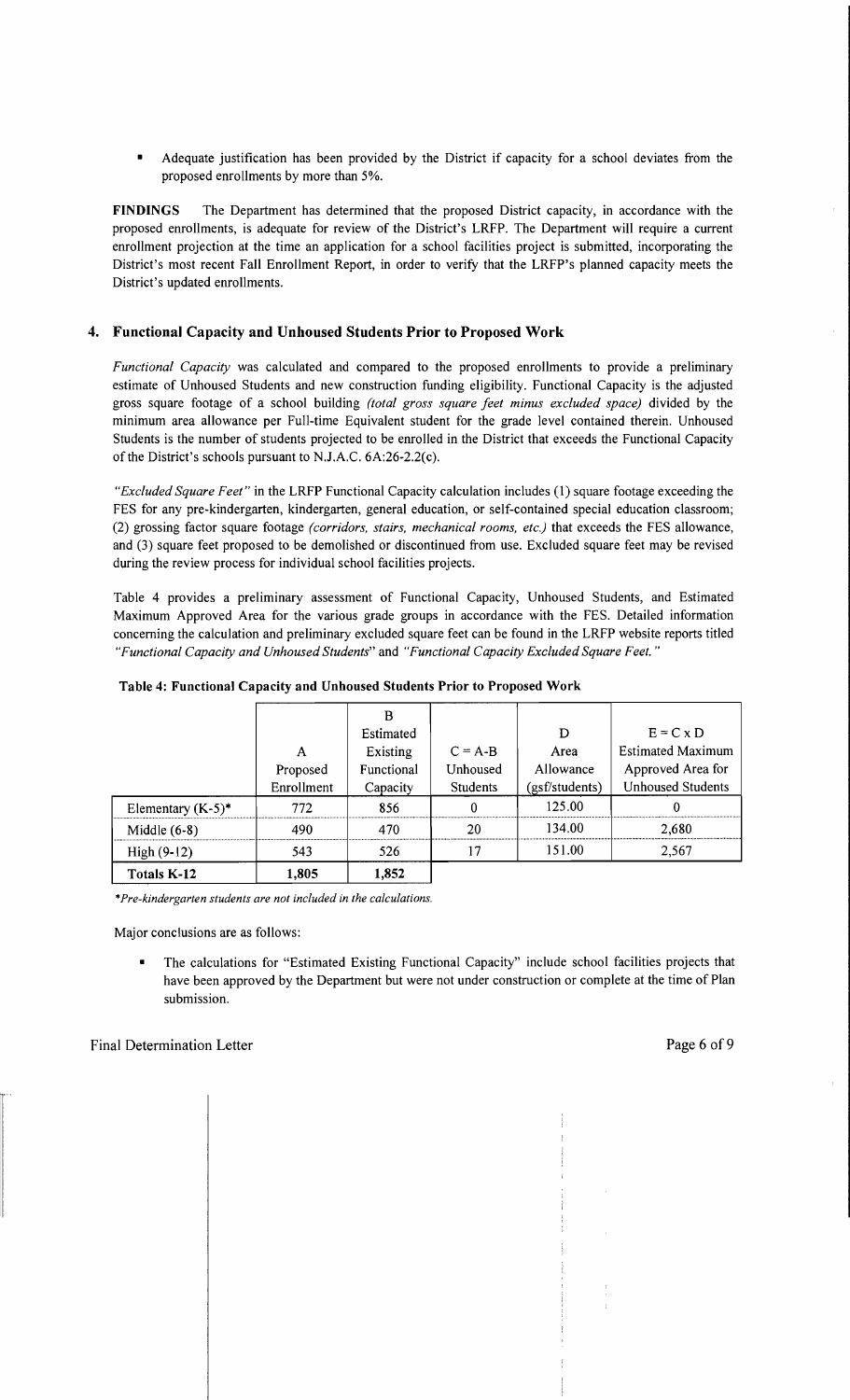- The District, based on the preliminary LRFP assessment, does not have Unhoused Students for the following FES grade groups: Grades K-5.
- The District, based on the preliminary LRFP assessment, has Unhoused Students for the following FES grade groups: Grades 6-8, 9-12.
- The District is not an ECPA district. Therefore, pre-kindergarten students are not included in the calculations. Unhoused pre-kindergarten self-contained special education students are eligible for State support. A determination of square footage eligible for State support will be made at the time an application for a specific school facilities project is submitted to the Department for review and approval.
- The District is proposing to demolish or discontinue the use of existing District-owned instructional space. The Functional Capacity calculation excludes square feet proposed to be demolished or discontinued for the following FES grade groups: PK.

FINDINGS Functional Capacity and Unhoused Students calculated in the LRFP are preliminary estimates. Justification for square footage in excess of the FES and the determination of additional excluded square feet, Preliminary Eligible Costs (PEC), and Final Eligible Costs (FEC) will be included in the review process for specific school facilities projects. A feasibility study undertaken by the District is required if building demolition or replacement is proposed per N.J.A.C. 6A:26-2.3(b)(10).

#### 5. Proposed Work

The District was instructed to review the condition of its facilities and sites and to propose corrective *"system"*  and *"inventory"* actions in its LRFP. *"System"* actions upgrade existing conditions without changing spatial configuration or size. Examples of system actions include new windows, finishes, and mechanical systems. *"Inventory"* actions address space problems by removing, adding, or altering sites, schools, buildings and rooms. Examples of inventory actions include building additions, the reconfiguration of existing walls, or changing room use.

Table 5 summarizes the type of work proposed in the District's LRFP for instructional buildings. Detailed information can be found in the LRFP website reports titled *"Site Asset Inventory," "LRFP Systems Actions Summary,* " *and "LRFP Inventory Actions Summary. "* 

#### Table 5: Proposed Work for Instructional Buildings

| <b>Type of Work</b>                                            | Work Included in LRFP |
|----------------------------------------------------------------|-----------------------|
| <b>System Upgrades</b>                                         | Yes                   |
| <b>Inventory Changes</b>                                       |                       |
| Room Reassignment or Reconfiguration                           |                       |
| <b>Building Addition</b>                                       |                       |
| New Building                                                   |                       |
| Partial or Whole Building Demolition or Discontinuation of Use | Yes                   |
| New Site                                                       |                       |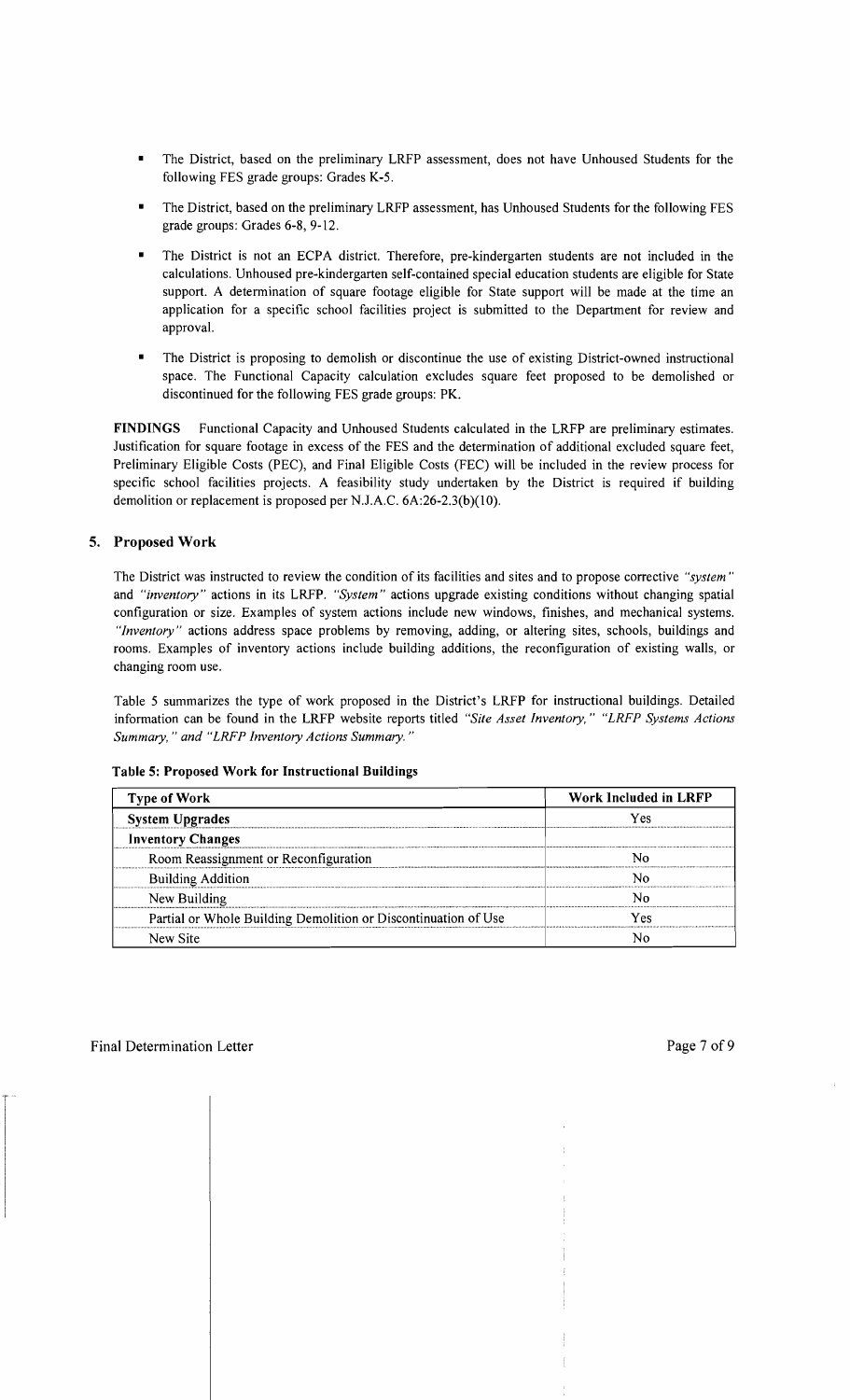Major conclusions are as follows:

- The District has proposed system upgrades in one or more instructional buildings.
- • The District has proposed inventory changes, excluding new construction, in one or more instructional buildings.
- • The District has not proposed new construction in lieu of rehabilitation in one or more instructional buildings.

Please note that costs represented in the LRFP are for capital planning purposes only. Estimated costs are not intended to represent preliminary eligible costs or final eligible costs of approved school facilities projects.

The Act (NJ.S.A. 18A:7G-7b) provides that all school facilities shall be deemed suitable for rehabilitation unless a pre-construction evaluation undertaken by the District demonstrates to the satisfaction of the Commissioner that the structure might pose a risk to the safety of the occupants even after rehabilitation or that rehabilitation is not cost-effective. Pursuant to N.J.A.C.  $6A:26-2.3(b)(10)$ , the Commissioner may identify school facilities for which new construction is proposed in lieu of rehabilitation for which it appears from the information presented that new construction is justified, provided, however, that for such school facilities so identified, the District must submit a feasibility study as part of the application for the specific school facilities project. The cost of each proposed building replacement is compared to the cost of additions or rehabilitation required to eliminate health and safety deficiencies and to achieve the District's programmatic model.

Facilities used for non-instructional or non-educational purposes are ineligible for State support under the Act. However, projects for such facilities shall be reviewed by the Department to determine whether they are consistent with the District's LRFP and whether the facility, if it is to house students (full or part time) conforms to educational adequacy requirements. These projects shall conform to all applicable statutes and regulations.

**FINDINGS** The Department has determined that the proposed work is adequate for review of the District's LRFP. However, Department approval of proposed work in the LRFP does not imply that the District may proceed with a school facilities project. The District must submit individual project applications with cost estimates for Department project approval. Both school facilities project approval and other capital project review require consistency with the District's approved LRFP.

# **6. Functional Capacity and Unhoused StUdents After Completion** of Proposed **Work**

The Functional Capacity of the District's schools after completion of the scope of work proposed in the LRFP was calculated to highlight any remaining Unhoused Students.

Table 6 provides a preliminary assessment of Unhoused Students and Ectivents 1 p after completion of new construction proposed in the LRFP  $\mathcal{E}_{\text{new}}$  is and Estimated Remaining Maximum Area after completion of new construction proposed in the LRFP, if applicable. Detailed information concerning the calculation can be found in the website report titled "Functional Capacity and Unhoused Students."

 $\mathbf{I}$